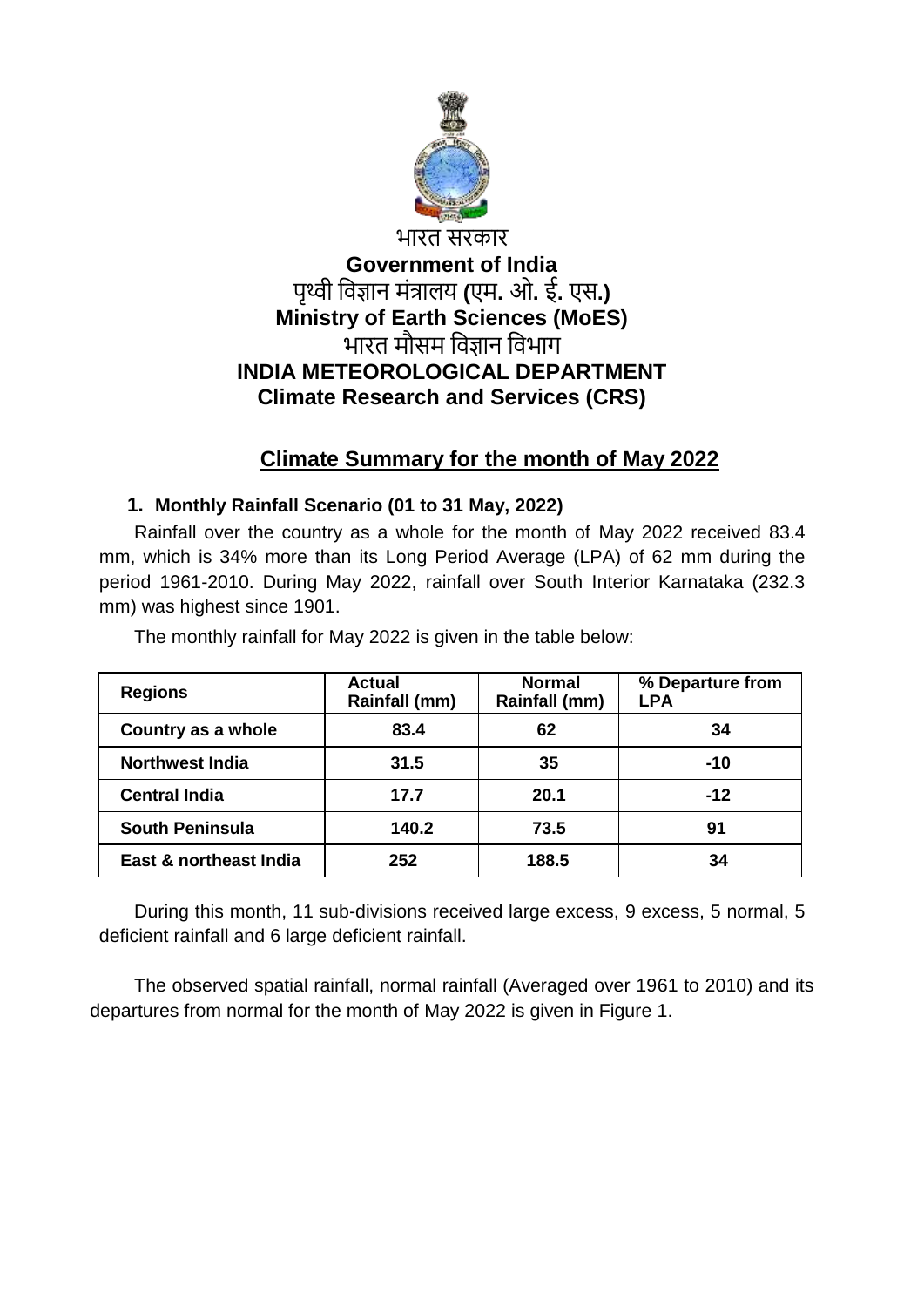

### **Fig 1: Observed spatial Rainfall pattern for the month of May 2022 over India and their departure from normal (1961 to 2010 period) 2. Frequency of Heavy Rainfall events**

The May 2022 witnessed extremely heavy rainfall, very heavy rainfall and heavy rainfall events. Heavy rainfall events occurred mainly over some stations of south peninsular India and northeast India.

The location of occurrences of extremely heavy rainfall, heavy rainfall and heavy rainfall events is shown in the Figure 2. Out of total 392 stations, 9 stations reported extremely heavy rainfall ( $\geq$  204.5 mm), 62 station reported very heavy rainfall (115.6 to 204.4 mm) and 321 stations reported heavy rainfall ( 64.5 to 115.5 mm of rainfall ) during this month.



-

#### **Fig 2: The location of occurrences of heavy rainfall events in the month of May 2022.**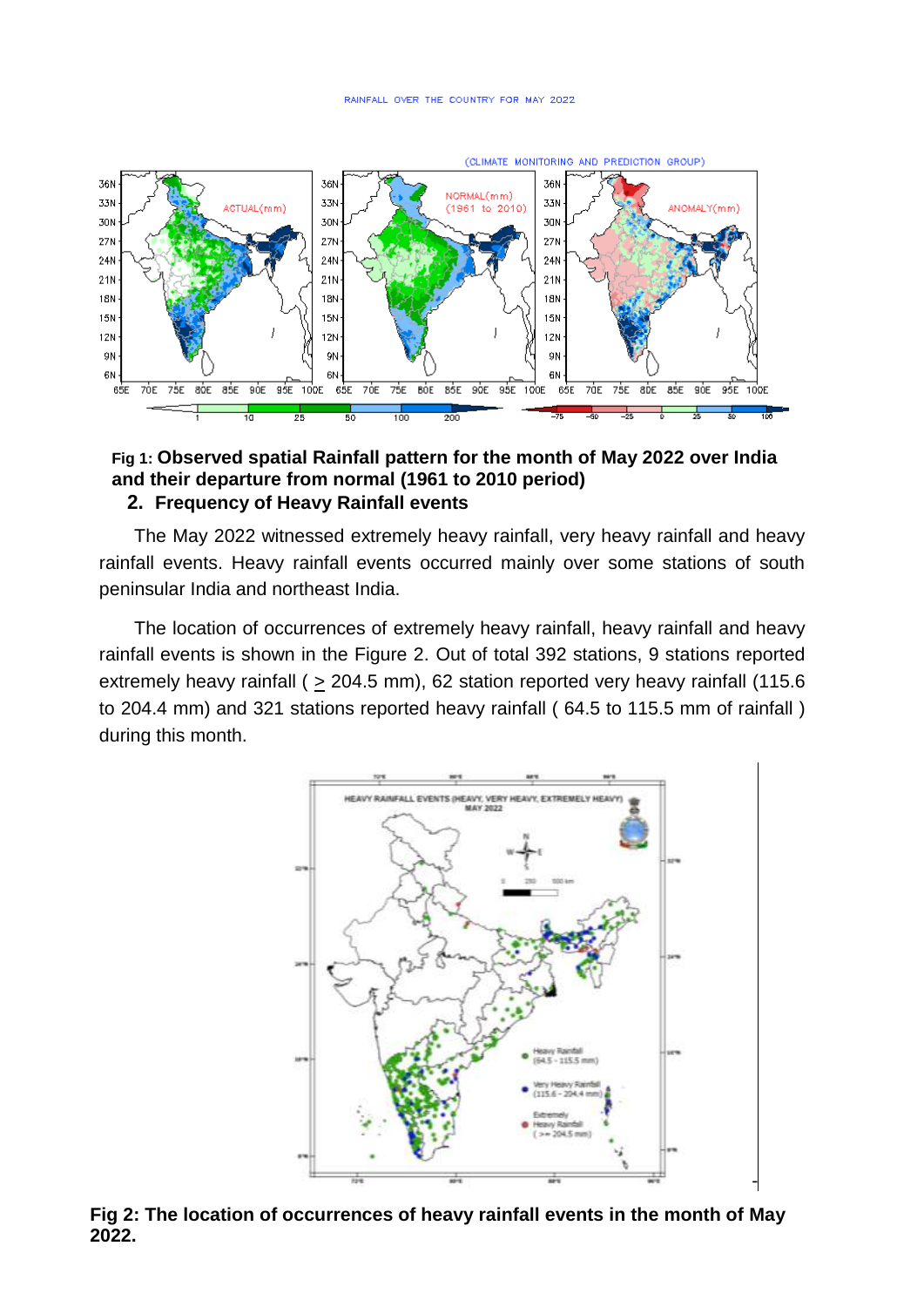Some stations received record rainfall (24 hour) during this month. The table below shows stations received 24-hour record rainfall and its previous record.

| <b>STATION</b>          | 24 HOUR<br><b>RECORD</b><br><b>RAINFALL</b><br><b>IN May</b><br>2022(mm)# | <b>DATE</b> | <b>PREVIOUS</b><br><b>RAINFALL</b><br><b>RECORD(mm)</b> | <b>Date</b> |
|-------------------------|---------------------------------------------------------------------------|-------------|---------------------------------------------------------|-------------|
| <b>ITANAGAR</b>         | 131.8                                                                     | 16          | 74.4                                                    | 23-05-2015  |
| <b>ORAI</b>             | 39                                                                        | 24          | 37                                                      | 31-05-1959  |
| <b>GURGAON</b>          | 73.4                                                                      | 23          | 58                                                      | 02-05-1987  |
| <b>PATHANKOT</b>        | 11                                                                        | 24          | 4.4                                                     | 20-05-2017  |
| <b>JAIPUR TEHSIL SR</b> | 8                                                                         | 24          | 1.2                                                     | 09-05-1981  |
| <b>KAVALI</b>           | 124.2                                                                     | 12          | 98                                                      | 20-05-2010  |
| <b>HAKIMPET</b>         | 61.2                                                                      | 4           | 60.4                                                    | 04-05-2015  |
| <b>CHAMARAJANAGAR</b>   | 82.2                                                                      | 13          | 54.8                                                    | 25-05-2011  |
| <b>DAVANAGERE</b>       | 87.6                                                                      | 19          | 60.5                                                    | 26-05-2008  |
| <b>SHIVAMOGGA</b>       | 118.4                                                                     | 20          | 93.8                                                    | 31-05-1973  |
| KOCHI C.I.A.L.          | 165.4                                                                     | 15          | 119                                                     | 13-05-2017  |

\*Based on real time available data

#### **Chief synoptic features during May 2022**

During this month, one severe cyclonic storm ("ASANI") formed over Bay of Bengal (7 -12 May) and a depression formed over Gulf of Martaban and adjoining Myanmar (20 – 21 May). Tracks of these systems are shown in figure 3.



**Figure. 3. Tracks of Low-Pressure Systems formed during May 2022.**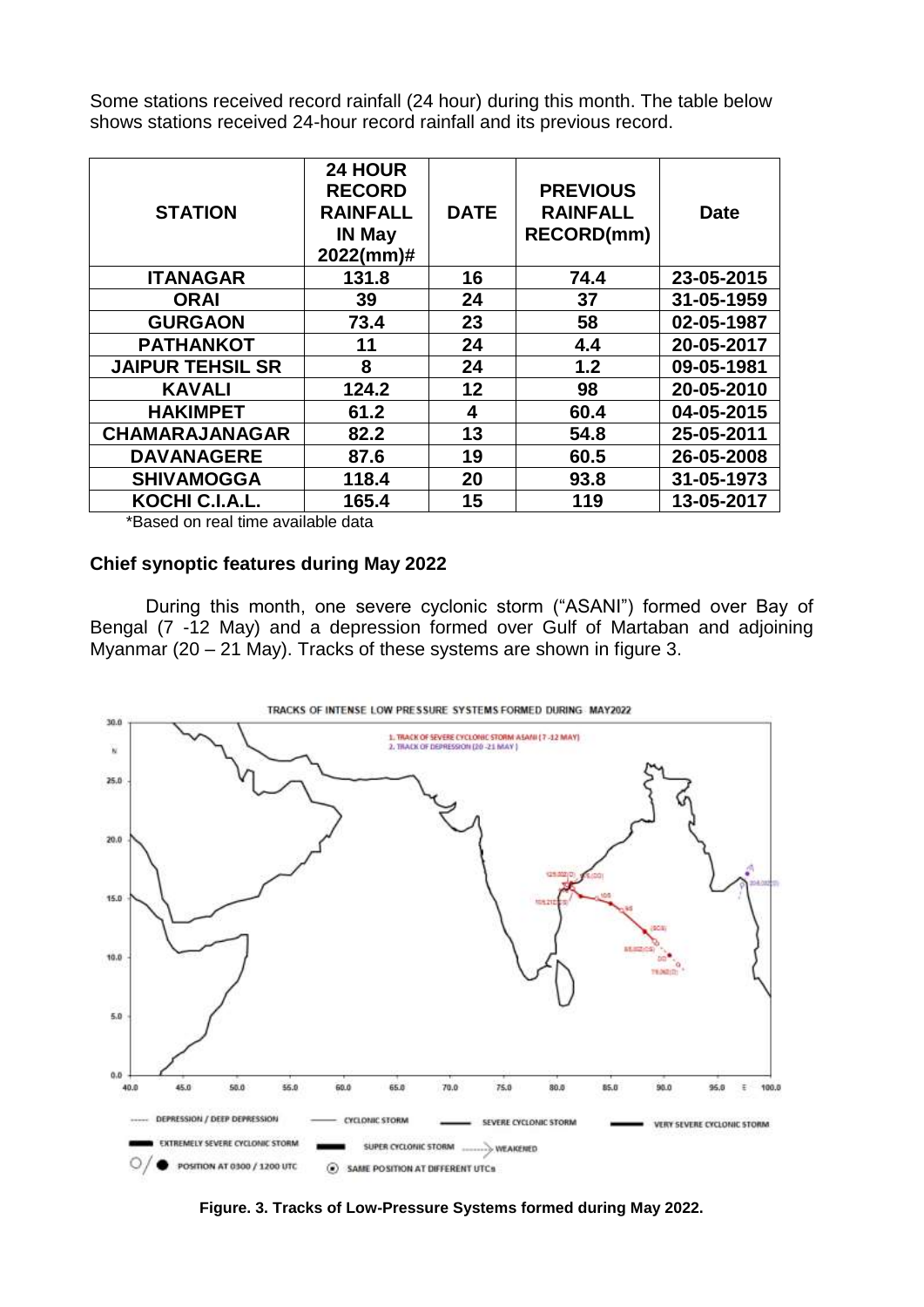#### **3. Characteristics of Temperatures for the month of May 2022**

The observed average maximum, average minimum and mean temperature for the country as a whole during May 2022 are 35.07ºC, 24.84ºC and 29.96ºC respectively, against the normal of 35.17ºC, 24.32ºC and 29.74ºC based on period 1981-2010. Thus, for the country as a whole, the average maximum temperature is normal with anomaly of -0.1ºC, average minimum temperature is above normal with anomaly of 0.52ºC and mean temperature is above normal with anomaly of 0.21ºC. Figure 4 shows time series of monthly average maximum, average minimum and mean temperature over all India for the month of May during 1901-2022. The temperatures during May 2022 for all India and homogeneous regions with its ranks since 1901 is given in table 1.



**Fig 4: Time series of monthly average maximum, average minimum and mean temperature over all India for the month of May during 1901-2022.**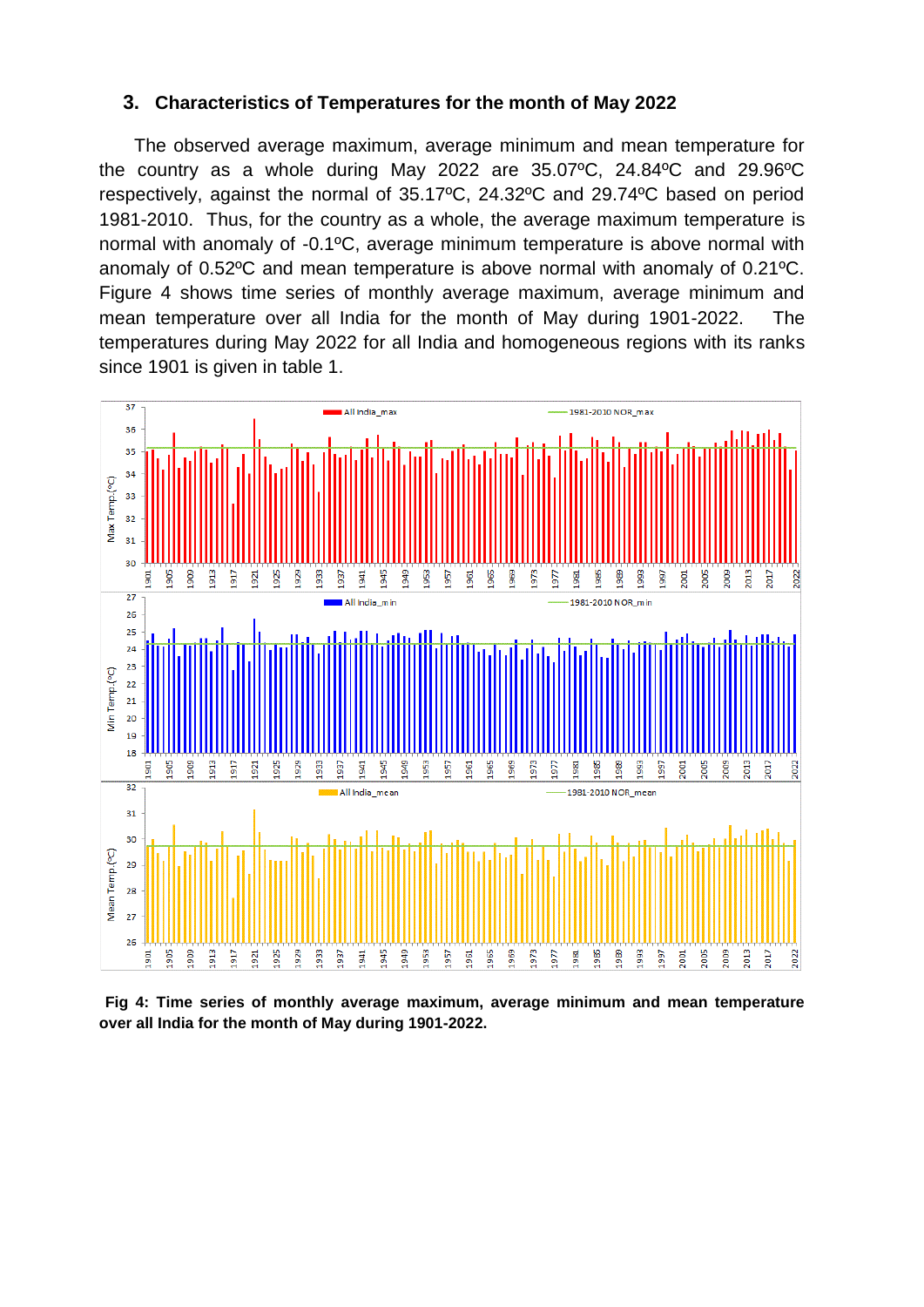| <b>MAY 2022</b>                   |                 | Max Temp ( <sup>o</sup> C) | Min Temp ( <sup>0</sup> C) | Mean Temp ( <sup>0</sup> C) |
|-----------------------------------|-----------------|----------------------------|----------------------------|-----------------------------|
|                                   | <b>ACTUAL</b>   | 35.07                      | 24.84                      | 29.96                       |
|                                   | <b>NORMAL</b>   | 35.17                      | 24.32                      | 29.74                       |
| <b>ALL INDIA</b>                  | <b>ANOMALY</b>  | $-0.10$                    | 0.52                       | 0.21                        |
|                                   | <b>TOP RANK</b> | 60                         | 20                         | 38                          |
|                                   | <b>BOT RANK</b> | 63                         | 103                        | 85                          |
|                                   | <b>ACTUAL</b>   | 36.60                      | 22.90                      | 29.75                       |
|                                   | <b>NORMAL</b>   | 35.58                      | 21.46                      | 28.52                       |
| <b>NORTHWEST INDIA</b>            | <b>ANOMALY</b>  | 1.02                       | 1.43                       | 1.23                        |
|                                   | <b>TOP RANK</b> | 23                         | 9                          | 14                          |
|                                   | <b>BOT RANK</b> | 100                        | 114                        | 109                         |
|                                   | <b>ACTUAL</b>   | 32.85                      | 23.12                      | 27.98                       |
|                                   | <b>NORMAL</b>   | 33.03                      | 22.64                      | 27.84                       |
| <b>EAST &amp; NORTHEAST INDIA</b> | <b>ANOMALY</b>  | $-0.18$                    | 0.48                       | 0.15                        |
|                                   | <b>TOP RANK</b> | 66                         | 26                         | 50                          |
|                                   | <b>BOT RANK</b> | 57                         | 97                         | 73                          |
|                                   | <b>ACTUAL</b>   | 37.69                      | 26.38                      | 32.04                       |
|                                   | <b>NORMAL</b>   | 37.43                      | 25.94                      | 31.68                       |
| <b>CENTRAL INDIA</b>              | <b>ANOMALY</b>  | 0.26                       | 0.45                       | 0.35                        |
|                                   | <b>TOP RANK</b> | 32                         | 28                         | 30                          |
|                                   | <b>BOT RANK</b> | 91                         | 95                         | 93                          |
|                                   | <b>ACTUAL</b>   | 33.42                      | 25.88                      | 29.65                       |
|                                   | <b>NORMAL</b>   | 34.46                      | 25.88                      | 30.17                       |
| <b>SOUTH PENNINSULAR INDIA</b>    | <b>ANOMALY</b>  | $-1.04$                    | $-0.01$                    | $-0.52$                     |
|                                   | <b>TOP RANK</b> | <b>101</b>                 | 72                         | 97                          |
|                                   | <b>BOT RANK</b> | 22                         | 51                         | 26                          |

**Table1**: **Temperature and its anomaly during May 2022 for all India and homogeneous regions with its ranks since 1901**.

The observed spatial temperature pattern of monthly average maximum, average minimum and mean temperature over India and their departures from normal (1981 to 2010 period) for the month of May 2022 is given in Figure 5.



TEMPERATURE & ITS ANOMOLY FOR THE MONTH MAY 2022

 **Fig 5: Observed spatial temperature pattern of monthly average maximum, average minimum, and mean temperature over India (top three from left to right) and their departure from normal (1981 to 2010 period) for May 2022 (lower three from left to right).**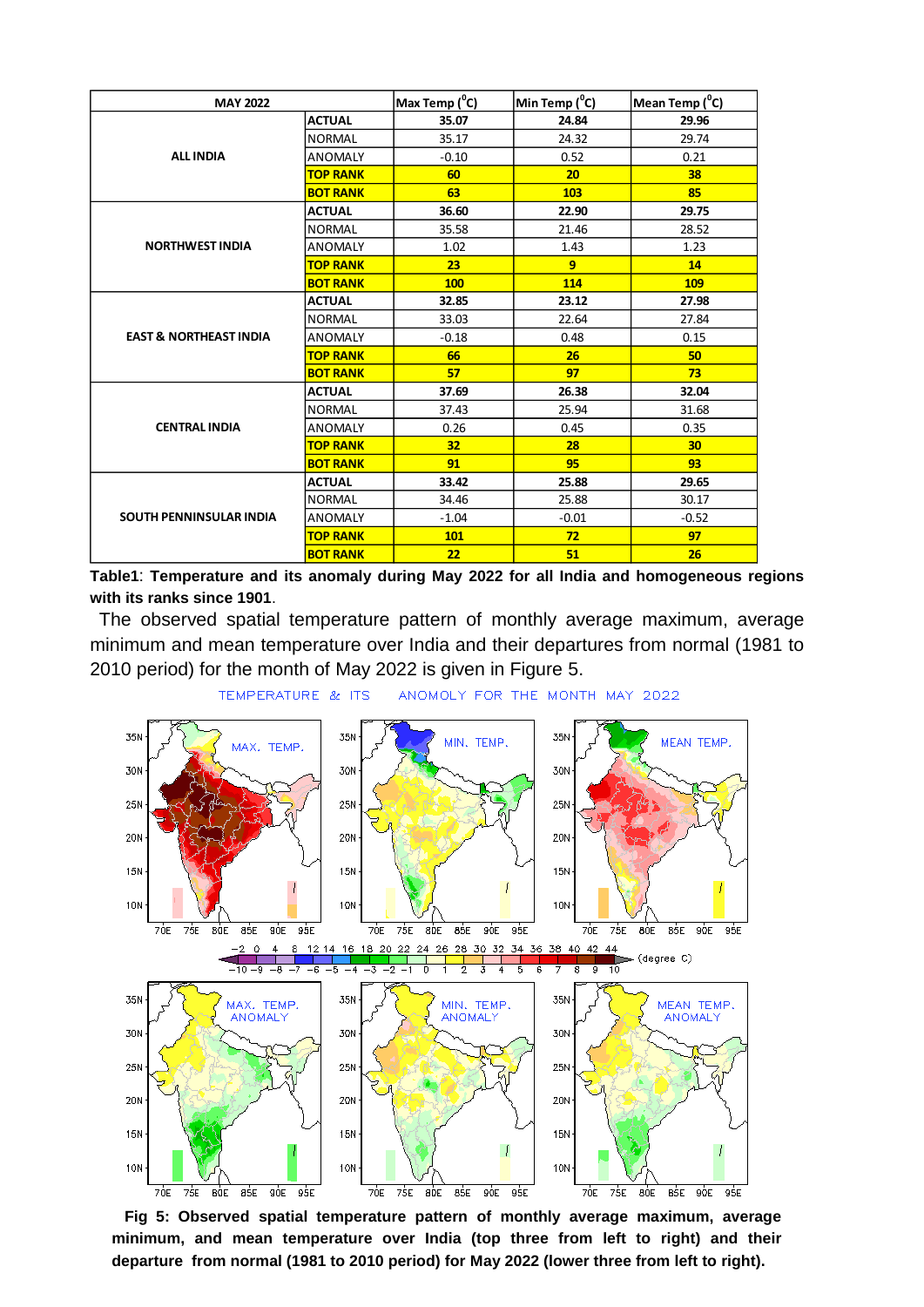During May 2022 some stations were reported record (highest) temperature, the table below shows stations reported highest temperature and its previous record.

| <b>STATION NAME</b> | <b>NEW</b><br><b>RECORD</b><br>( <sup>0</sup> C)* | <b>DATE</b><br>(MAY<br>2022) | <b>PREVIOUS</b><br><b>RECORD</b><br>(°C) | <b>Date</b> |
|---------------------|---------------------------------------------------|------------------------------|------------------------------------------|-------------|
| Ratlam              | 46                                                |                              | 45.5                                     | 13-05-1970  |
| <b>Naliya</b>       | 46.1                                              | 14                           | 44.2                                     | 23-05-2018  |
| <b>Karwar</b>       | 37.6                                              | 3 & 4                        | 37.4                                     | 10-05-2010  |

\* Based on real time available data

### **4. Significant Weather Events for the month May 2022:**

From 1<sup>st</sup> May to 31<sup>st</sup> May, total 159 persons reportedly claimed dead, 33 persons injured, 11 persons missing & 1186 livestock perished. The details of causalities given below, which are based on real time media reports and other state government agencies. Fig. No.6 shows significant weather events during the month. (based on real time media reports.)

**Thunderstorm :** Total 5 persons reportedly claimed dead & 1 person injured on 18<sup>th</sup> and 19<sup>th</sup> May 2022 because of Thunderstorm at Barpeta and Dhubri district of Assam State.

Heat Wave : One person reportedly claimed dead on 10<sup>th</sup> May 2022 due to Heat Wave in Nagpur district of Maharashtra State.

Gale : One person reportedly claimed dead on 12<sup>th</sup> May 2022 due to gale in Kamrup Metro of Assam state.

**Dust Storm :** Total 22 persons reportedly claimed dead on 23<sup>rd</sup> May 2022 due to dust storm in Amethi, Ambedkar Nagar, Ayodhya/Faizabad, Ballia, Barabanki, Chitrakoot, Firozabad, Gonda, Jaunpur, Kaushambi, Muzaffarnagar, Sitapur, Varanasi of Uttar Pradesh State.

**Lightning:** Total 55 persons reportedly claimed dead, 19 persons injured & 35 livestock perished, during the month because of Lightning. The details of the area effected by the events are summarized and given in the table below;

| <b>DATE</b>      | <b>DEATH</b> | <b>INJURED</b> | <b>LIVESTOCK</b> | <b>DISTRICT (STATE) AFFECTED</b>                                                                                                          |
|------------------|--------------|----------------|------------------|-------------------------------------------------------------------------------------------------------------------------------------------|
| 19 & 20 May      | 34           |                |                  | Araria, Banka, Begusarai, Bhagalpur,<br>Jamui, Jehanabad, Lakhisarai, Munger,<br>Muzaffarpur, Nalanda, Purnia, Saran,<br>Vaishali (Bihar) |
| 4, 21, 23<br>May | 10           | 10             |                  | Aligarh, Amroha, Banda, Bijnor,<br>Lakhimpur Kheri, Meerut, Shahjahanpur<br>(Uttar Pradesh)                                               |
| 1, 4, 17 May     | 5            |                | 33               | Bidar, Chitradurga, Gulbarga, Mandya<br>(Karnataka)                                                                                       |
| 4 May            | 3            |                | 2                | Chittoor, Guntur (Andhra Pradesh)                                                                                                         |
| 4 May            |              |                |                  | Siddipet (Telangana)                                                                                                                      |
| 22 May           |              |                |                  | Sirmaur (Himachal Pradesh)                                                                                                                |
| 28 May           |              |                |                  | Ganjam (Odisha)                                                                                                                           |

**Floods, Heavy Rains & Landslide:** Total 75 persons reportedly claimed dead, 13 persons injured, 11 persons missing & 1151 livestock perished, during the month, because of Floods, Heavy Rains & Landslide. The details of the area effected by the events are summarized and given in the table below;